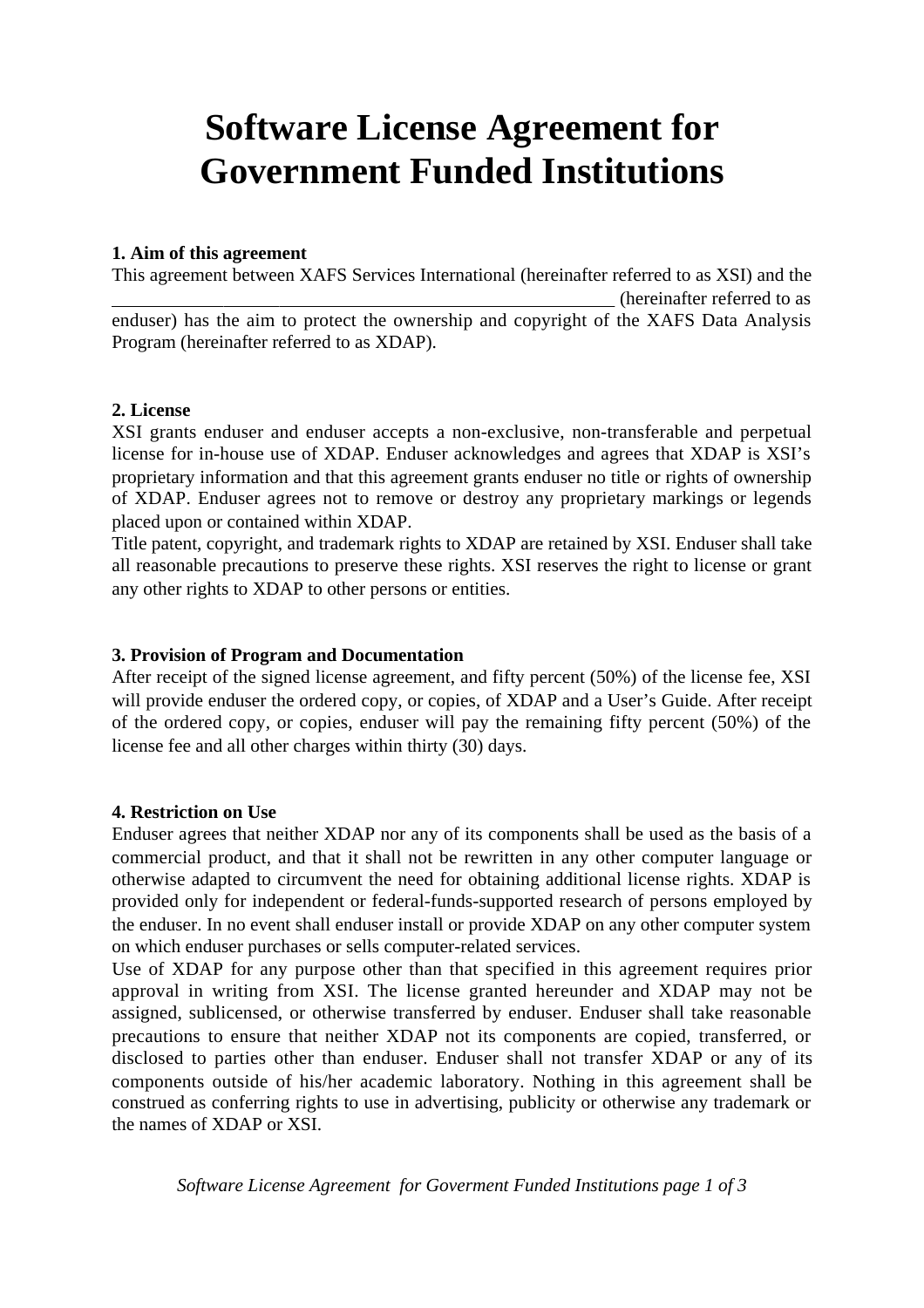# **5. Acknowledgement**

In all publications and reports which use results generated with XDAP enduser shall refer to XDAP by this name and cite the following literature reference:

*M. Vaarkamp, J.C. Linders and D.C. Koningsberger, Physica B 208&209 (1995) 159-160*

This citation may be updated by XSI through written notification.

# **6. Warranty**

XSI warrants the physical diskette(s), hardware key, and physical documentation provided to be free of defects in materials and workmanship for a period of sixty days from the date of delivery. If XSI receives notification within the warranty period of defects in materials or workmanship, and such notification is determined by XSI to be correct, XSI will replace the defective diskette(s), hardware key, or documentation.

The entire and exclusive liability and remedy for breach of this Limited Warranty shall be limited to replacement of defective diskette(s), hardware key, or documentation and shall not include or extend to any claim for or right to recover any other damages, including but not limited to, loss of profit, data or use of the software, or special, incidental, or consequential damages or other similar claims, even if XSI has been specifically advised of the possibility of such damages. In no event will XSI's liability for any damages to enduser or any other person ever exceed the lower of suggested list price or actual price paid for the license to use the software, regardless of any form of the claim.

Enduser agrees to accept XDAP "as is" and it is understood that XSI is not obligated to provide maintenance, improvements, debugging or support of any kind.

# **7. Limitation of Liability**

XSI shall not be liable for any direct, indirect, special, incidental, or consequential damages suffered by enduser or any other parties from the use of XDAP. Enduser agrees to indemnify XSI for liability resulting from the use of XDAP by enduser. Enduser and XSI each agree to hold the other harmless for their own negligence.

## **8. Termination**

Enduser and XSI may mutually agree to terminate this agreement at any time for any reason. In the event XSI believes enduser has violated any of the terms of this agreement, XSI will inform enduser in writing of the possible violation and enduser will have thirty (30) days from the date of such notification to provide explanation or remedy satisfactory to XSI. Enduser agrees that if satisfactory remedy or explanation is not provided, XSI may immediately terminate this agreement. Upon termination of this agreement, enduser agrees to return or destroy all copies of XDAP within thirty (30) days and confirm destruction in writing.